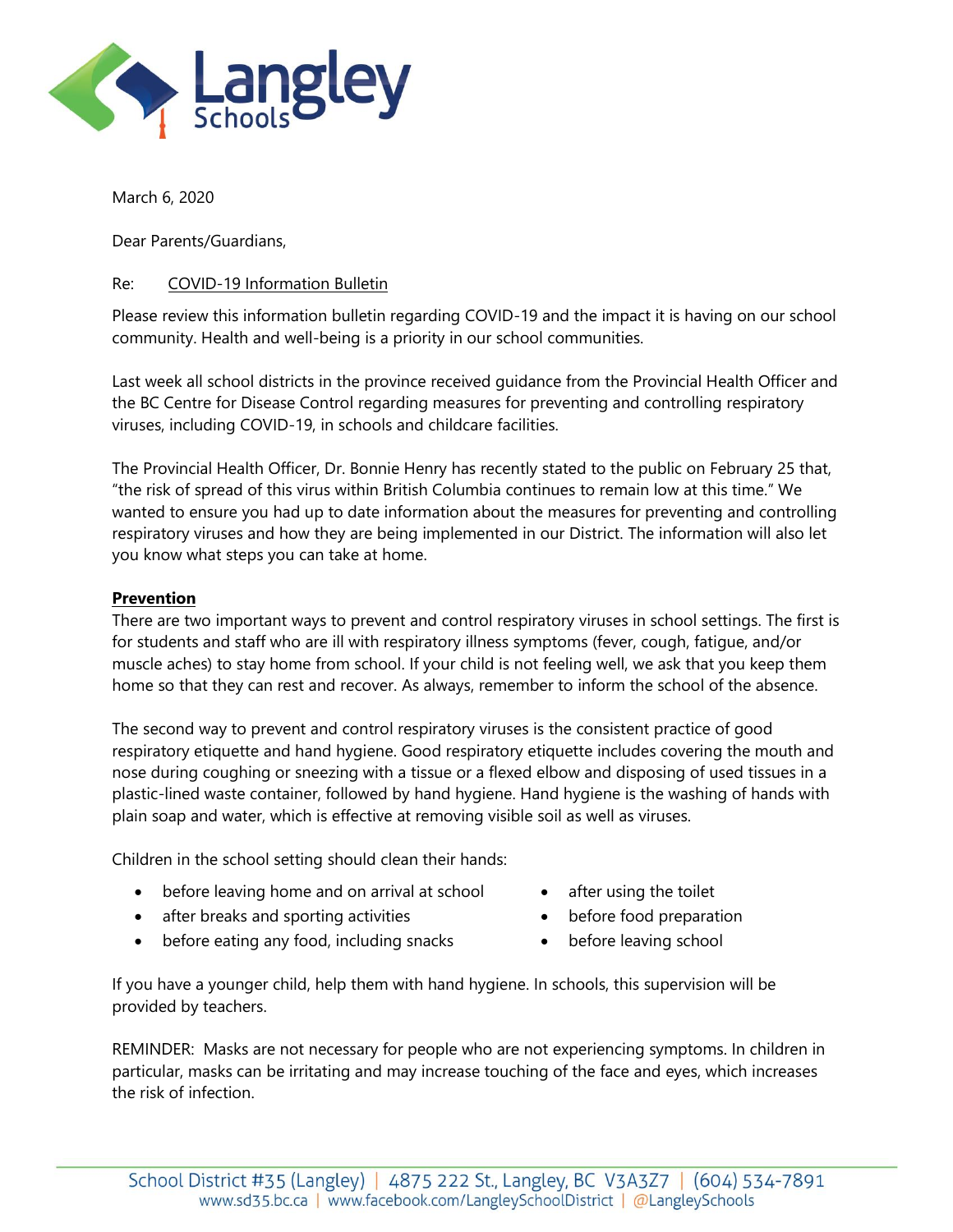# **Cleaning and Disinfecting**

Regular cleaning and disinfecting of objects and high-touch surfaces (e.g., door handles, water fountain push buttons) helps prevent the transmission of viruses. The District ensures daily cleaning of high-touch surfaces at all of its school sites.

NOTE: Although water fountain knobs and push buttons will be cleaned daily, consider providing your child with a filled water bottle so that they do not have to drink directly from the mouthpiece of the fountain.

## **Food Sharing**

Students should not be sharing food, utensils, dishes, and water bottles or drink containers. Although this practice is important for preventing exposures to allergens, it is equally important in reducing virus transmission between children.

### **Psychological Considerations**

A new virus such as the COVID-19 can create anxiety and be difficult for students/children to understand, especially if someone in their school or family is sick, or they see or hear troubling messages on the radio, internet or television. It is normal for children to feel worried and nervous and have questions.

You can reassure your children that they are safe and that there are many things they can do to stay healthy:

- Wash hands often with soap and warm water for at least 20 seconds, or use an alcohol-based hand sanitizer, especially after coughing or sneezing.
- Stay home if they are not feeling well.
- Cough and sneeze into arm or tissue.
- Keep hands away from face and mouth.
- Stay healthy by eating healthy foods, keeping physically active, and getting enough sleep.

## **Spring Break Travel**

With Spring Break coming up, we are asking parents and staff who are travelling overseas for personal travel to please consider issues such as needing to be quarantined upon returning to Canada. The current areas of most significant concern are China, Northern Italy, Iran, Japan and South Korea. Please note impacted areas may change and expand as the situation continues to evolve. As a precaution, continue to check the [Government of Canada travel advisory](https://travel.gc.ca/travelling/health-safety/travel-health-notices) site frequently for updates.

Please note provincial recommendations on travel-related, self isolation:

- The Provincial Health Officer is advising people who have been to China and Iran in the last 14 days, or who have been in contact with someone who has, to call public health officials and selfisolate for 14 days.
- The Provincial Health Officer is also advising that anyone who is concerned they may have been exposed to, or are experiencing symptoms of, the coronavirus should contact their primary care provider, local public health office or call 811. Translation services for 811 are available in more than 130 languages.